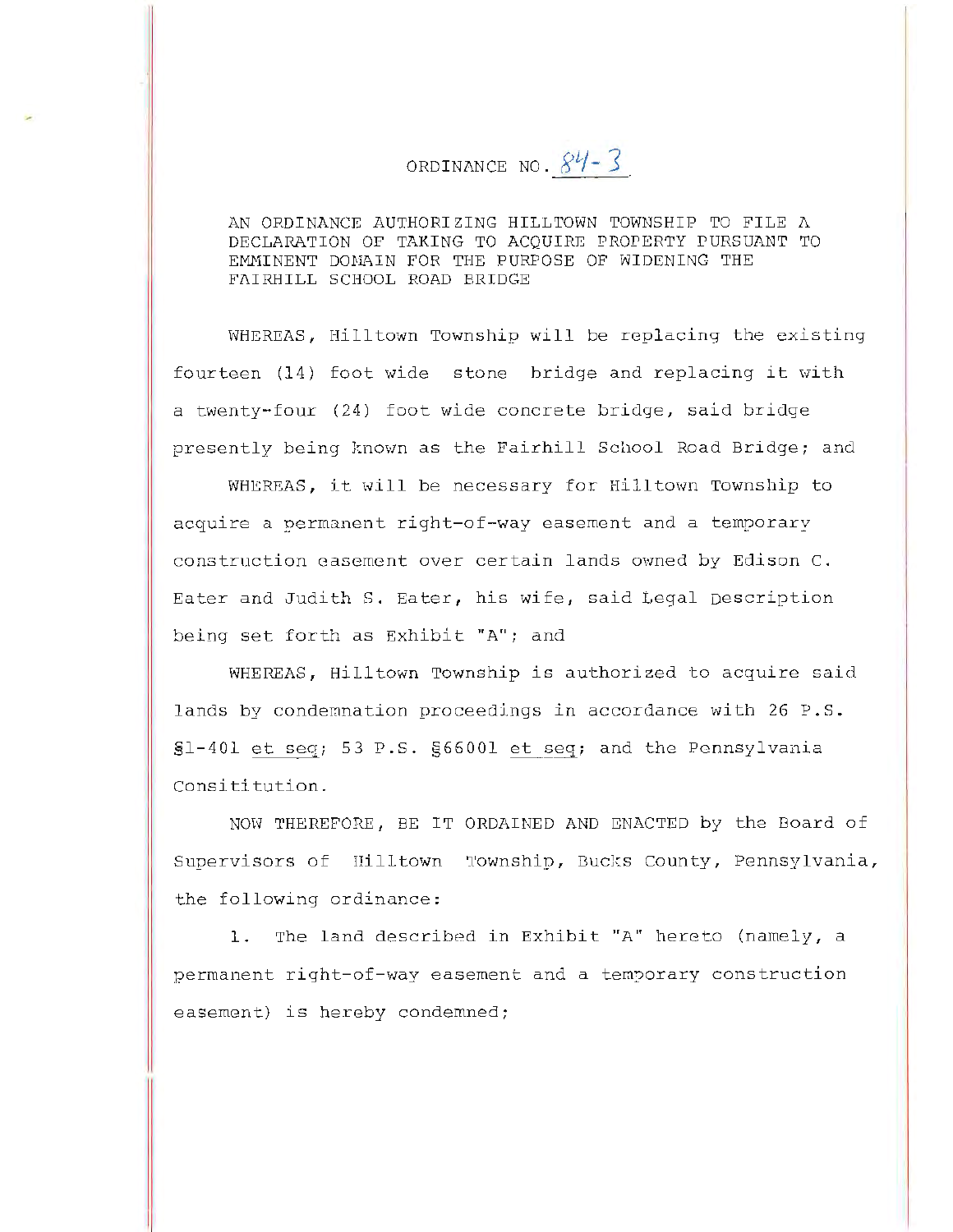2. The 'l'ownship condemns that parcel described as Legal Description Number 1 and takes a full, free, and uninterrupted perpetual easement, right, use and privilege, at the expense of the condemnor, its heirs, executors, administrators, successors, and assigns, for a permanent right -of-way easement, including the right to construct, install, operate, maintain, repair, replace, or relocate, enlarge, add to and otherwise supervise and control on, under and/or across the land described herein as Legal Description Number 1 on Exhibit "A", such permanent right-of-way easement, as well as all facilities in connection therewith as shall be necessary or appropriate in order to supply and service condemnor, its nominee, successors and assigns including the full, free and uninterrupted right and privilege of ingress and egress to and from said portions of the lands of condemnees as described herein as Legal Description Number lat all times for the purpose aforesaid, provided, however, that the said permanent right -of-way easement and all facilities in connection therewith shall be maintained by Hilltown Township for purposes related to the operation of the Fairhill School Road Bridge;

3. The Township condemns that parcel described as Legal Description Number 2 and takes a full, free and uninterrupted temporary easement, right, use and privilege, at the expense of condemnor, its successors and assigns, for a temporary

 $- 2 -$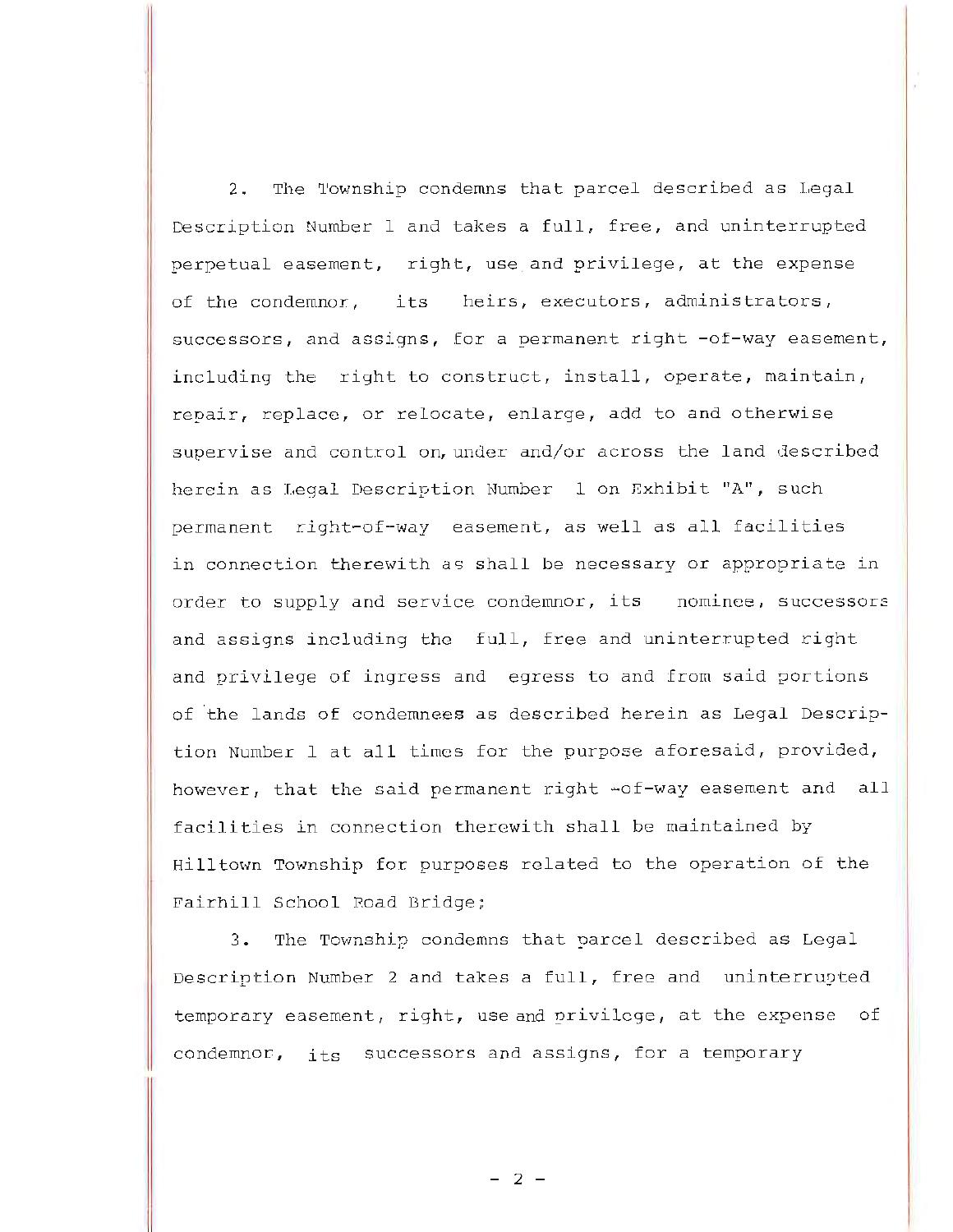construction easement, including, but not limited to, the right to construct, install, operate, maintain, repair, replace, enlarge, regulate erosion control/sedimentation facilities during construction, add to and otherwise supervise and control on, under and/or across the lands described herein as Legal Description Number 2, such temporary construction easement, as well as all facilities in connection therewith as shall be necessary or appropriate in order to supply and service condemner, its nominee, successors and assigns including the full, free, and uninterrupted right and privilege of ingress and egress to and from said.portions of the lands of condemnees as described herein as Legal Description Number 2 at all times for the purpose aforesaid, provided, however, that the said temporary construction easement shall end and be forever terminated upon completion of all improvements to the Fairhill School Road Bridge (the date of completion being the date that the Township Engineer has certified that all work has been finished). Condemnor hereby acknowledges and agrees that there will be no substantial cutting and/or removing of trees and any ground disturbance caused by the condemnor will be restored to the natural contours of the area as existed prior to the taking of this temporary construction easement.

4. The Township hereby authorizes its solicitor to file a Declaration of Taking with the appropriate agency and to begin

- 3 -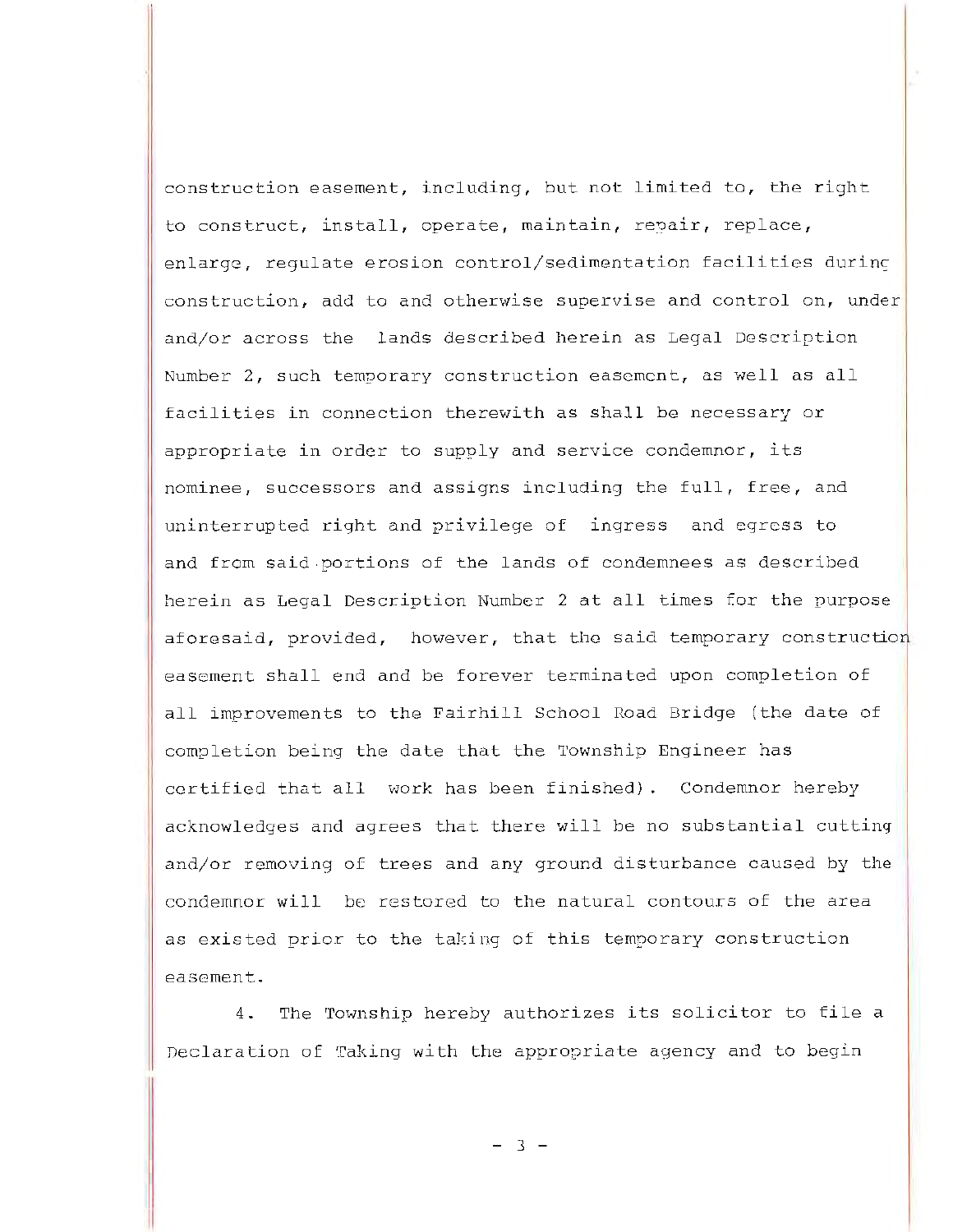condemnation proceedings.

ENACTED AND ORDAINED this  $3314$  day of July  $A.D.$ 1984.

> HILLTOWN TOWNSHIP BOARD OF SUPERVISORS

VINCENT PISCHL, CHAIRMAN

Mary Lockard

Pobert H chemmere

ATTEST:

Alge 9, Neiveau

Charles S. Wilson & Associates Jeffrey A. Drake, Esquire #2 West Butler Avenue New Britain, PA 18901  $(215)$  348-1070